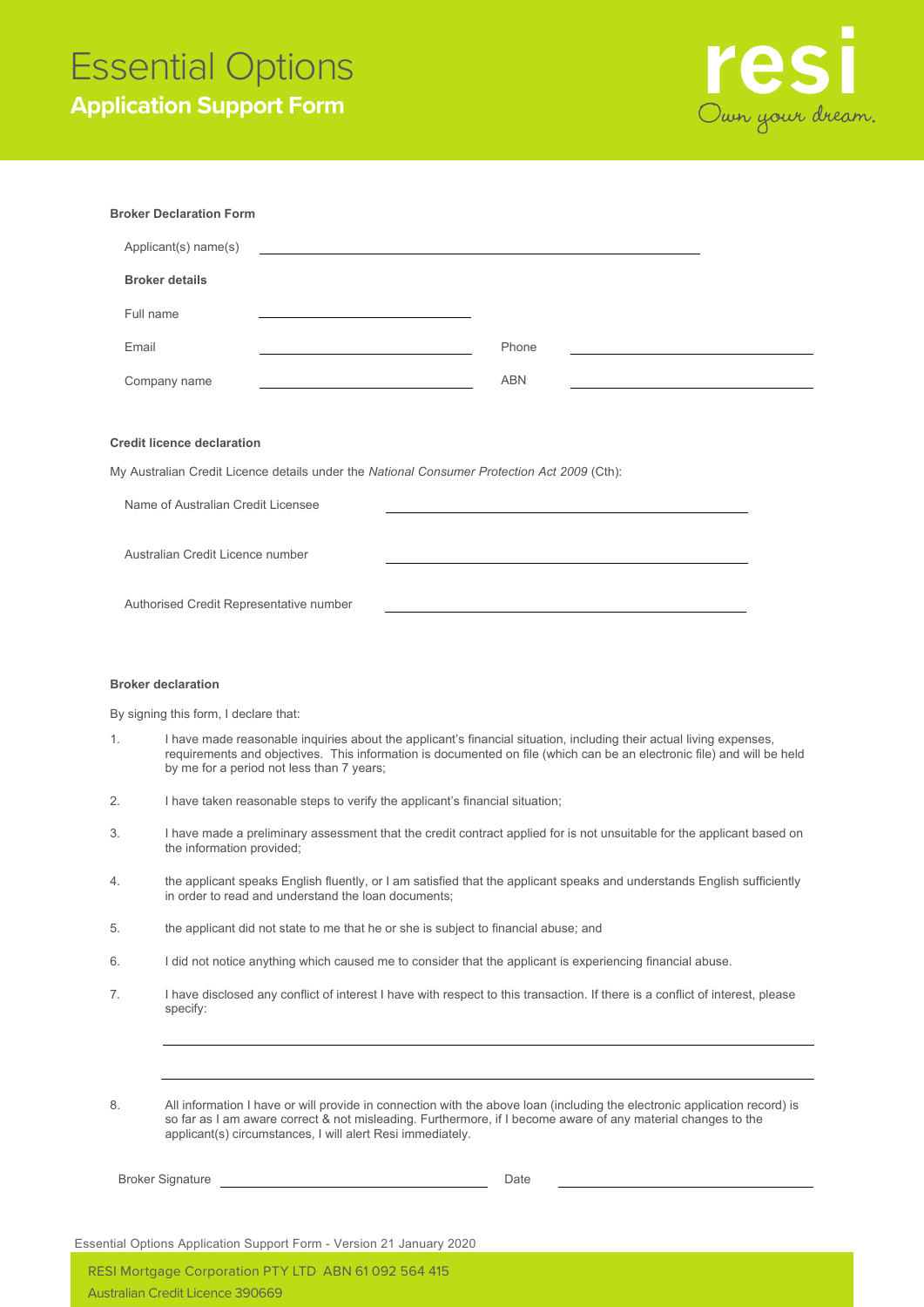

# **NOMINATION TO RECEIVE NOTICES – If you are joint borrowers, you can nominate one of you to receive most notices**

Each borrower is entitled to receive a copy of notices and other documents under the National Credit Code. By signing this nomination, you are giving up the right to be provided with this information direct from us. You may cancel this nomination at any time by advising us in writing.

We nominate **[NAME ] b** receive any notices, and other documents under the National Credit Code on behalf of all of us.

#### **ADDRESS FOR SERVICE OF NOTICES – We request you nominate an email and postal address.**

We nominate each of the following addresses for service of notices.

**Email address:**

**Postal address** (post office boxes not accepted):

## **Consent to receive notices and documents electronically**

## **To: Perpetual Corporate Trust Limited (ACN 000 341 533) (you)**

I/We consent to receiving notices and other documents electronically.

I/We understand that upon the giving this consent:

- (a) you may no longer send paper copies of notices and other documents to me/us;
- (b) I/we should regularly check my/our nominated email address below for notices and other documents;
- (c) you may send the notices and other documents by email, or provide a notice in an email that the documents are displayed on and can be retrieved from a website; and
- (d) I/we may withdraw my/our consent to the giving of notices and other documents by electronic means at any time.

I/We have facilities to enable us to print the notice or other document sent to me/us electronically.

| Signature     | Signature     |
|---------------|---------------|
|               |               |
| Name          | Name          |
|               |               |
| Email address | Email address |
|               |               |
| Date          | Date          |
|               |               |
|               |               |

# **Application consent**

By signing this document, you consent to us collecting, using, holding and disclosing personal information and credit-related information about you. We collect this information for the purposes of:

Essential Options Application Support Form - Version 21 January 2020